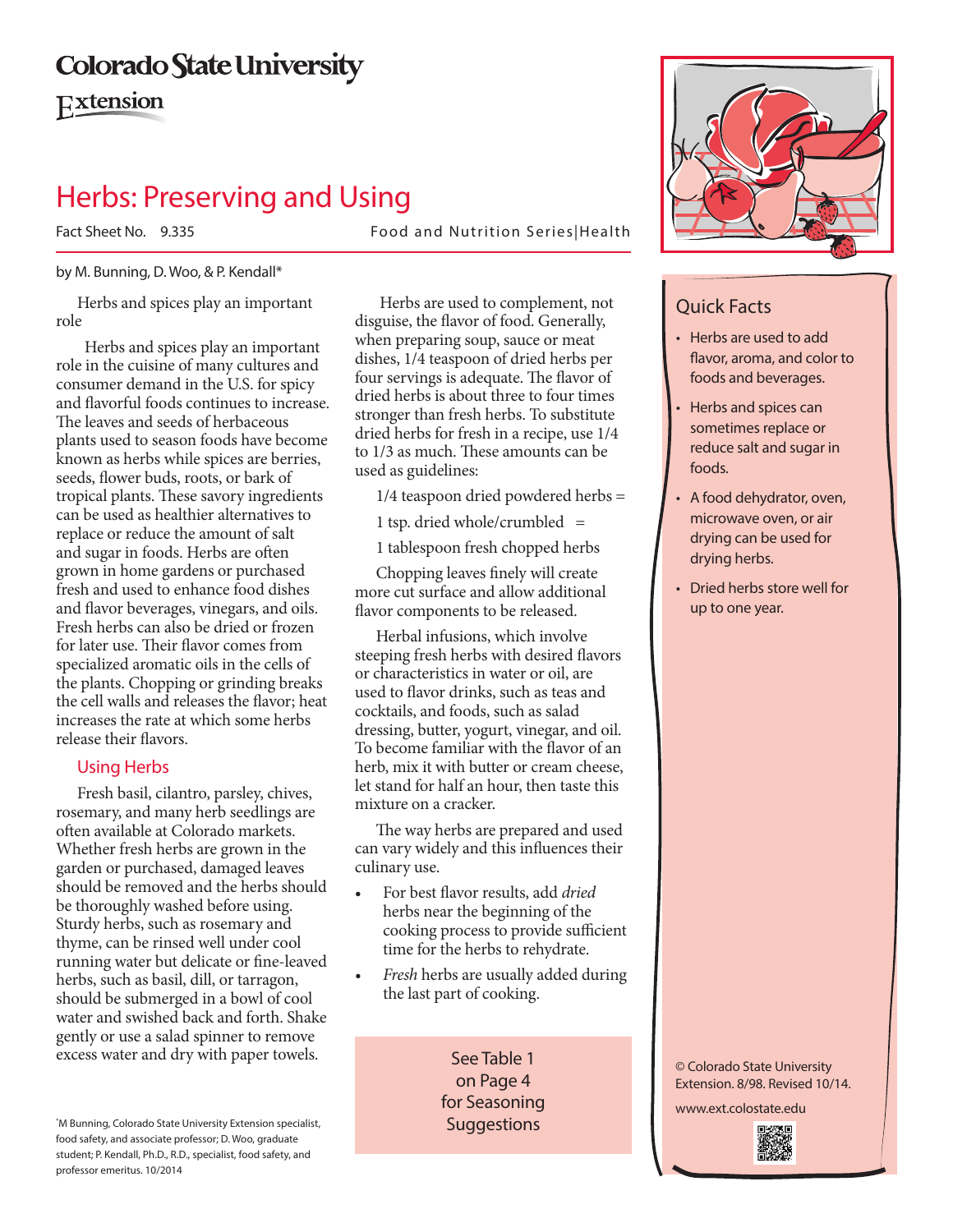- Wrapping whole herbs in a cheesecloth bag before adding them to cooked dishes makes removal easy before serving.
- Herbs in uncooked foods, such as salad dressings, dips and fruit mixes, need time to blend flavors, so add them as far in advance of serving as possible.
- Basil, cilantro, dill, mint, oregano, parsley, rosemary, sage, savory, tarragon, and thyme add interest to salads; rosemary, thyme or basil may be added as a secondary flavor to sorbet or summer beverages. Some herbs are best used fresh such as burnet, chervil, and parsley—because they have little flavor once dried or frozen.

*Herb Flavored Vinegars and Oils*. Herbs may be added to vinegar or oil and used in the seasoning of salads and sauces. It is important to store homemade herb infused oils in the refrigerator and use within four days because they have the potential to support the growth of *Clostridium botulinum* bacteria. Commercially

> For more information on preparing and using flavored vinegars and oils, see CSU Extension fact sheet 9.340, Flavored Vinegars and Oils

made herb/oil mixtures are often stored at room temperature but this is because of special processing or acidification steps. Always check the label before storing.

*Herbal Teas and Beverages*. Traditionally, a true tea is made from the leaves of the tea plant, Camellia sinensis. Beverages made from the leaves, flowers, bark or roots of other plants have become widely known as herbal teas. Herbal teas do not go through the same curing process as black or green tea so it is important to brew herbal teas using water that has been heated to a temperature high enough to destroy harmful microorganisms. It is recommended to brew herbal teas at 180-200°F for

5-15 minutes. Brewed herbal tea can be chilled for use as iced tea. Herbs or herbal teas should not be used in making tea which is not brewed, such as sun tea; however, after cooling, brewed herbal tea can be added to sun tea that has been made with black tea labeled for cold brewing use.

## Drying and Storing Herbs

Drying is the traditional method for preserving herbs. To minimize wilting and maximize flavor, gather herbs in the morning of a dry day, just after dew has evaporated. Rinse thoroughly and dry with paper towels. Because many herbs look alike when dry, label them before you dry them. Herbs are dry when they are crispy, crumble easily,

> For more information on using herbs for health, see CSU Extension fact sheet 9.370, Herbals for Health?

and stems break. When collecting the seeds of herbs, try drying inside a paper bag with holes cut in the side of the bag. Sun drying is not recommended because of the potential for insect infestation and loss of flavor and color.

*Food Dehydrator*. Drying herbs with a commercial food dehydrator typically allows for better control of temperature within the recommended temperature range. Arrange herbs on drying trays in single layers; good air circulation between trays is important. The National Center for Home Food Preservation recommends pre-heating the dehydrator with the thermostat set to 95 º F to 115 º F. In areas with higher humidity, temperatures of 125º F may be required. Check your dehydrator instruction booklet for specific details.

> See Table 2 on Page 4 for Herb Flavor **Characteristics**

## Can homemade pesto be canned?

Pesto, a spicy green paste well known for flavoring pasta dishes, is an uncooked seasoning mixture of herbs, often including fresh basil, garlic, olive oil, pine nuts and cheese. There are no home canning recommendations but it may be stored frozen. Prepared pesto may be frozen in small freezer containers or in ice cube trays (2 tablespoons per cube). Another option is to freeze in a square pan, covered with plastic wrap. When completely frozen, cut into cubes and transfer to a resealable plastic freezer bag. Frozen pesto will store for up to 6 months. Thaw pesto cubes for 15 minutes at room temperature or at 30-second intervals in a microwave oven until soft. Mash with a fork before using in recipes.

*Gas or Electric Oven*. The oven light of an electric range or the pilot light of a gas range may furnish enough heat for overnight drying of herbs. Place single layer of herbs on oven-safe trays.

*Microwave Oven*. Drying in a microwave oven can be a good option for small amounts of herbs and appears to be the best drying method for reducing microbial contamination of herb leaves. Check the microwave oven owner's manual for specific herb drying directions. Make sure herbs are thoroughly dry before placing in the microwave oven so that residual water does not cause the herbs to cook instead of dry. To dry, place a single layer of herbs between two paper towels on a microwave-safe plate. Avoid using paper towels made from recycled materials as they may contain metal particles which could cause sparking in the microwave oven. Place a ½ cup of water in 1 cup measure next to plate of herbs.

Some herbs, such as basil, should be dried on the microwave ovens 'low' setting. It is important to stop every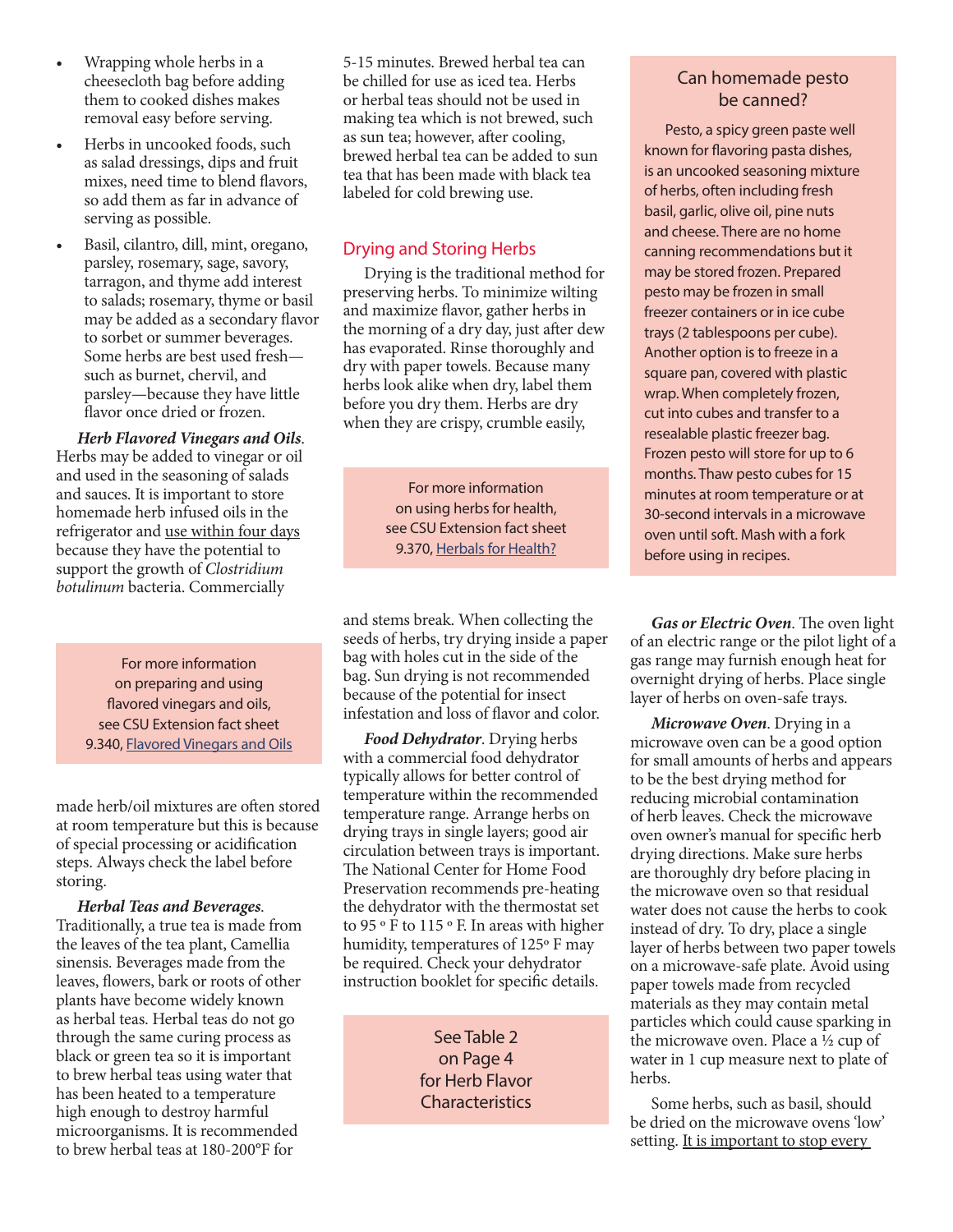15 seconds to check the herbs and periodically turn them over. Although some microwave drying instructions suggest a longer time, in Colorado's dry climate it is necessary to check every 15 seconds to reduce the risk of fire and/or charring of the herbs.

*Air Drying*. Air drying is the least expensive method but offers the least amount of consistency in drying and the greatest opportunity for contamination with bacteria or dust. Tie two to three sprigs of fresh herbs at the base of stems with twine and hang away from direct sunlight at room temperature or lay on cheesecloth stretched on frames or netting screens. This method may be used for sturdier herbs. More tender leaf herbs—such as basil, tarragon, lemon balm, and mint—are higher in moisture and should be dried quickly, using one of the previous methods, to prevent mold growth.

*Storing Dried Herbs*. Dried herbs should be stored in a cool, dry place and most will keep well for up to a year. Their strength can be judged by their aroma. Dried herbs can be stored whole or crushed, but whole herbs retain their flavor longer. To ensure optimum quality, store in rigid, opaque containers with airtight seals. Choose ceramic jars or darkened glass containers to help protect the herbs

> For more information on dehydration methods, see CSU Extension fact sheet 9.308, Drying Vegetables and 9.309, Drying Fruits

against light deterioration. Make sure herb leaves are completely dry to prevent mold growth during storage. Label all storage containers with the herb's name and date

## Freezing Herbs

Quick-frozen herbs will keep up to one year in the freezer if well packaged. To tray-freeze herbs, wash them, then drain and pat dry. Strip leaves off stems,

General Guide for Microwave Drying Microwave Oven Wattage 500-600 watts 650-700 watts 750-1200 watts Approximate Drying Time 3-6 minutes 2-4 minutes  $1 - 2$ minutes

spread leaves in a single layer on a cookie sheet; place in freezer for at least 30 minutes. Place the frozen leaves in a freezer bag. Label with herb's name, date, and return to freezer for use as needed. Cut leaves like basil can also be frozen in ice cube trays half filled with water. Add 1 tablespoon chopped leaves to each section of the ice cube tray. Press herbs under water as much as possible. Freeze overnight. The next day, top off the ice cube trays so the herbs are completely submerged in water and re-freeze. When frozen, pop out the cubes and stored in a labeled and dated freezer bag. Frozen herbs are best used in cooked dishes as they will become limp when thawed.

Table 3 summarizes the flavor profile, harvesting, preservation methods and culinary uses for several herbs that can be grown or purchased fresh in Colorado. Many popular herb are members of the mint (*Lamiaceae*) and carrot (*Apiaceae*) families.

> For more information on growing herbs in Colorado, see CSU Extension Planttalk script 1003, Planning & Plants for an Herb Garden

### References

- Anderson, J. and J. Roach. 2009. Herbals for Health? CSU Extension Fact Sheet no. 9.370. www.ext.colostate.edu/pubs/ foodnut/09370.html.
- Kendall, P. and J. Rausch. 2006. Flavored Vinegars and Oils. CSU Extension Fact Sheet no. 9.304. www.ext.colostate.edu/ pubs/foodnut/09340.html.
- Kendall, P., P. DiPersio and J. Sofos. 2008. Drying Vegetables. CSU Extension Fact Sheet no. 9.308. www.ext.colostate.edu/ pubs/foodnut/09308.html
- National Center for Home Food Preservation. Drying Herbs. www.uga. edu/nchfp/how/dry/herbs.html.
- National Heart Lung and Blood Institute, National Institutes of Health (NHLBI/ NIH), Flavor That Food, www.nhlbi.nih. gov/hbp/prevent/sodium/flavor.htm.
- Nummer, B.A., Schaffner, D., Frazer, A. and E.L. Andress. 2011. Current Food Safety Issues of Home-prepared Vegetables and Herbs Stored in Oil. Food Protection Trends, 31 (6): 336-342.
- Snider, S. 2007. Using Herbs and Spices. University of Delaware Cooperative Extension. http://ag.udel.edu/extension/ fnutri/pdf/CookingGuide/fnf-03.pdf.
- Woo, D. 2010. Microbial Quality of Mixed Salad Greens and Selected Fresh and Dried Herbs. M.S. Thesis. Dept. of Food Science & Human Nutrition, Colorado State University.
- Youger-Comaty, J. 2010. Growing, Selecting and Using Basil, Ohio State University Extension Fact Sheet. http://ohioline. osu.edu/hyg-fact/1000/1644.html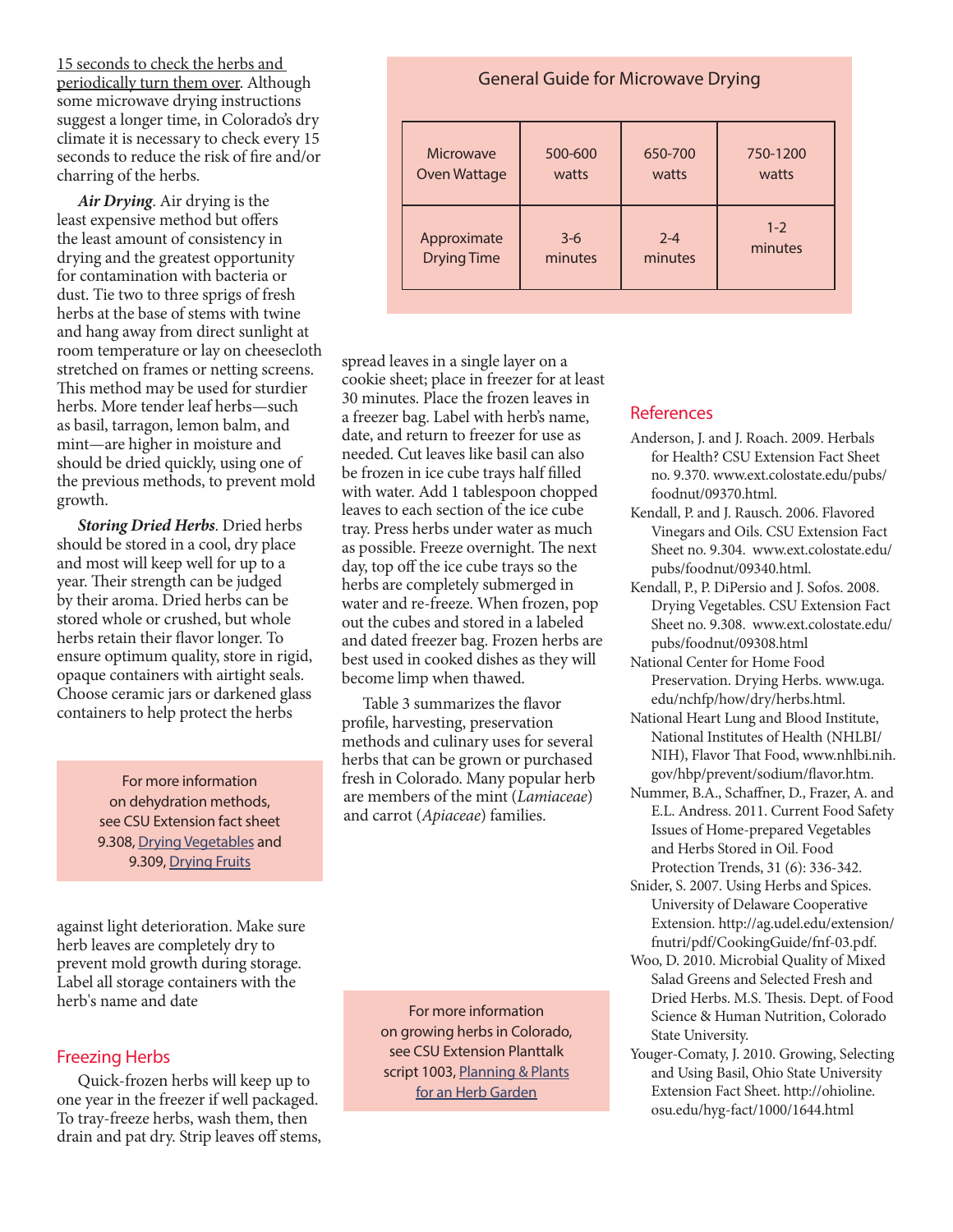

Figure 1. Herbs: parsley, rosemary, mint, and sage, Gardens on Spring Creek, Fort Collins,

**Table 1. Seasoning suggestions. These herbs, spices and other seasoning may serve as alternatives to salt (modified from NHLBI, 2011). Suggested seasonings are not intended to all be used together; experiment with mixing different herbs to suit your preferences.**

| Food          | Herbs and other seasonings to enhance flavor                                         |  |
|---------------|--------------------------------------------------------------------------------------|--|
| Meat          |                                                                                      |  |
| Beef          | Bay leaf, marjoram, nutmeg, onion, pepper, sage, thyme                               |  |
| Lamb          | Basil, curry powder, garlic, mint, rosemary                                          |  |
| Pork          | Garlic, onion, oregano, pepper, sage                                                 |  |
| Chicken       | Marjoram, oregano, parsley, rosemary, saffron, sage, tarragon, thyme                 |  |
| Fish          | Basil, chervil, chives, dill, marjoram, dry mustard, paprika, pepper                 |  |
| Vegetables    |                                                                                      |  |
| Carrots       | Cinnamon, cloves, marjoram, nutmeg, rosemary, sage                                   |  |
| Corn          | Cilantro, cumin, curry powder, paprika, parsley, onion                               |  |
| Green Beans   | Curry powder, dill, lemon juice, marjoram, oregano, tarragon, thyme                  |  |
| Greens        | Onion, red pepper                                                                    |  |
| Peas          | Ginger, marjoram, mint, onion, parsley, sage, ginger                                 |  |
| Potatoes      | Bay leaves, chives, dill, paprika, parsley, sage, garlic, onion                      |  |
| Summer Squash | Marjoram, rosemary, sage, cloves, curry powder, nutmeg                               |  |
| Winter Squash | Cinnamon, ginger, nutmeg, onion                                                      |  |
| Tomatoes      | Basil, bay leaf, chives, dill, marjoram, oregano, parsley, pepper                    |  |
| Eggs          | Basil, chives, chervil, dill, marjoram, parsley, paprika (hard cooked eggs) tarragon |  |
| Yogurt        | Basil, chives, lemon thyme, marjoram, mint, sage                                     |  |
| <b>Butter</b> | Chives, dill, garlic, mint, parsley                                                  |  |

**Table 2. Flavor characteristics of common culinary herbs (Modified from Snider, 2007).**

| <b>Flavor</b> | <b>Herbs</b>                                                                 | <b>Characteristics</b>                                                         |
|---------------|------------------------------------------------------------------------------|--------------------------------------------------------------------------------|
| Delicate      | Burnet, chervil, chives, parsley                                             | May be used in fairly large quantities;<br>combines well with most other herbs |
| Medium        | Basil, celery leaves, tarragon,<br>marjoram, mint, oregano,<br>savory, thyme | Use in moderate amounts<br>(1-2 teaspoons dried herbs for 6 servings)          |
| Strong        | Bay leaf, rosemary, sage                                                     | Will impart a dominant flavor                                                  |
| Sweet         | Mint                                                                         | Gives a cool burst of flavor to meat, seafood,<br>and sweet dishes             |
| Savory        | Oregano, tarragon, chives, dill                                              | Often used to flavor meat, egg and cheese dishes                               |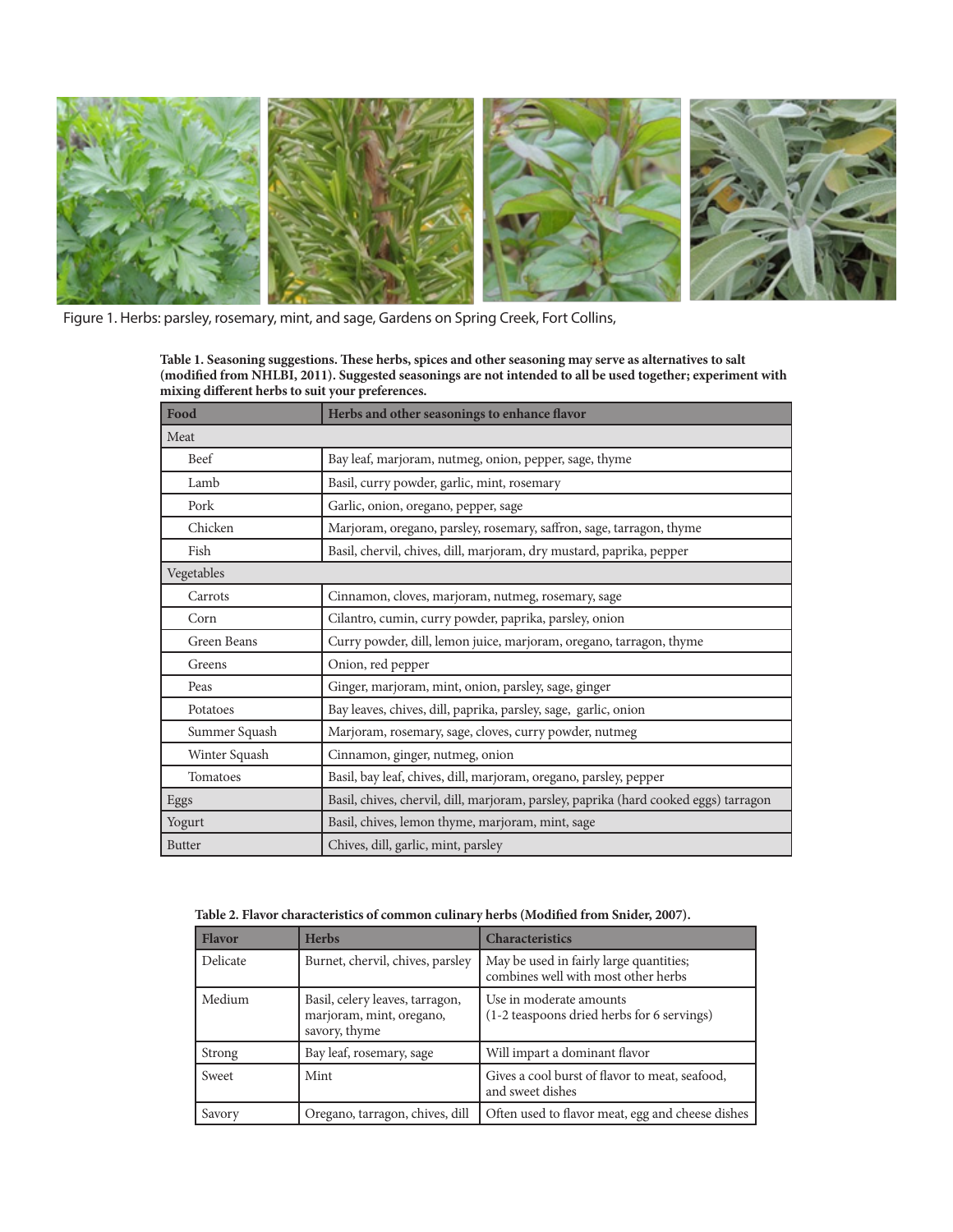| <b>Characteristics/Culinary Uses</b>                                                                                                                                                                                                                                                   | Preserving                                                                                                                                                                                                                                                                                                                                                                                                                                                                                                                                                                                                                                                 |  |  |  |
|----------------------------------------------------------------------------------------------------------------------------------------------------------------------------------------------------------------------------------------------------------------------------------------|------------------------------------------------------------------------------------------------------------------------------------------------------------------------------------------------------------------------------------------------------------------------------------------------------------------------------------------------------------------------------------------------------------------------------------------------------------------------------------------------------------------------------------------------------------------------------------------------------------------------------------------------------------|--|--|--|
|                                                                                                                                                                                                                                                                                        | Anise (seeds), Pimpinella anisum; Carrot Family                                                                                                                                                                                                                                                                                                                                                                                                                                                                                                                                                                                                            |  |  |  |
| Used to flavor cookies, candies, pickles, beverages, breads, and fig dishes.                                                                                                                                                                                                           | Cut stems of seed heads after seeds have developed but while they are still<br>green. Tie the stalks in small bunches and suspend inside a paper bag with<br>holes punched in the sides. Suspend the bag in a dark area with food air<br>circulation. When dry, shake the bag well and collect the seeds; store in<br>light-proof airtight containers.                                                                                                                                                                                                                                                                                                     |  |  |  |
|                                                                                                                                                                                                                                                                                        | Basil, sweet (leaves), Ocimum species; Mint Family                                                                                                                                                                                                                                                                                                                                                                                                                                                                                                                                                                                                         |  |  |  |
| Tender green leaves have sweet flavor with wild pungency. Used in pesto<br>and Italian and Thai dishes. Excellent with tomatoes, cheese, green salads,<br>eggs, yogurt, soups, stews, lamb, and fish.                                                                                  | When the plant starts to flower, cut stems 6 to 8 inches above ground,<br>about 1/4 inch above a stem node. Wash leaves well before drying or<br>freezing. Basil dries well in microwave oven at a low setting. When dry,<br>leaves will crumble easily. Store whole or crushed in airtight containers.<br>To freeze, pack washed leaves in ice cube trays half-filled water, pressing<br>leaves under water as much as possible. Freeze overnight. Top off the trays<br>so the leaves are completely submerged in water and re-freeze. When<br>frozen, remove cubes and store in label and dated plastic bags. Defrost in a<br>strainer and use as fresh. |  |  |  |
|                                                                                                                                                                                                                                                                                        | Bay (leaves), Laurus nobilis; Laurel Family                                                                                                                                                                                                                                                                                                                                                                                                                                                                                                                                                                                                                |  |  |  |
| Leaves are aromatic with a sweetish odor and pungent flavor. A classic<br>ingredient in French bouquet. Used in sauces, pickling, stews, and with<br>meats and potatoes. Bay leaves are tough and should be removed before<br>serving. Complements tomatoes, beans, potatoes and beef. | Pick individual leaves to use fresh or preserve. When dry, pack in airtight<br>containers. Freeze as for basil.                                                                                                                                                                                                                                                                                                                                                                                                                                                                                                                                            |  |  |  |
|                                                                                                                                                                                                                                                                                        | Burnet, Sanguisorba minor; Rose Family                                                                                                                                                                                                                                                                                                                                                                                                                                                                                                                                                                                                                     |  |  |  |
| Perennial herb with a light cucumber flavor; used in flavoring butter,<br>cottage cheese, cream cheese, potato salads and salad dressings.                                                                                                                                             | Select young leaves, older leaves may be bitter. May be used in place of<br>mint leaves but does not keep flavor well when dried or frozen.                                                                                                                                                                                                                                                                                                                                                                                                                                                                                                                |  |  |  |
|                                                                                                                                                                                                                                                                                        | Caraway (seeds), Carum carvi; Carrot Family                                                                                                                                                                                                                                                                                                                                                                                                                                                                                                                                                                                                                |  |  |  |
| Mostly used whole in rye breads, sauerkraut, cheeses, potato salads, meats<br>and stews.                                                                                                                                                                                               | Cut plants to ground level when flowers and stalks turn grayish-brown,<br>about a month after flowering. For air drying, see anise; seeds shake out<br>easily when fully ripe. Store in airtight containers.                                                                                                                                                                                                                                                                                                                                                                                                                                               |  |  |  |
|                                                                                                                                                                                                                                                                                        | Chervil (leaves), Anthriscus cerefolium; Carrot Family                                                                                                                                                                                                                                                                                                                                                                                                                                                                                                                                                                                                     |  |  |  |
| Has a light, licorice flavor with a wild taste of pepper. Gives pleasant flavor<br>to salads and salad dressings, meats, fish, soups, omelets and stews.                                                                                                                               | Pick only young, tender leaves just before the buds break, fresh chervil has<br>a short storage life. Dry or freeze as for basil.                                                                                                                                                                                                                                                                                                                                                                                                                                                                                                                          |  |  |  |
| Chives (leaves), Allium schoenoprasum; Onion Family                                                                                                                                                                                                                                    |                                                                                                                                                                                                                                                                                                                                                                                                                                                                                                                                                                                                                                                            |  |  |  |
| Flavor is similar to green onion, but milder and finer leaves. Used for light,<br>oniony flavor in salads, dips, sauces, vegetables, soups, fish, etc.                                                                                                                                 | Use leaves fresh by snipping off the tops with scissors. Chives lose their<br>color and flavor when dried. To freeze, wash and chop finely, then<br>continue as for basil.                                                                                                                                                                                                                                                                                                                                                                                                                                                                                 |  |  |  |
| Cilantro, Coriandrum sativum; Carrot Family                                                                                                                                                                                                                                            |                                                                                                                                                                                                                                                                                                                                                                                                                                                                                                                                                                                                                                                            |  |  |  |
| Used in Asian and Latin American dishes. Goes well with corn,<br>cucumbers, avocado, rice, fish, and chili peppers.                                                                                                                                                                    | High heat reduces flavor. Freezes well in ice cube trays. Dry or freeze as<br>for basil.                                                                                                                                                                                                                                                                                                                                                                                                                                                                                                                                                                   |  |  |  |
|                                                                                                                                                                                                                                                                                        | Note: Cilantro leaves contain chemicals called aldehydes which impart<br>a flavor characteristic which is disagreeable to some people.                                                                                                                                                                                                                                                                                                                                                                                                                                                                                                                     |  |  |  |
| Coriander (seeds), Coriandrum sativum; Carrot Family                                                                                                                                                                                                                                   |                                                                                                                                                                                                                                                                                                                                                                                                                                                                                                                                                                                                                                                            |  |  |  |
| Small, orange-flavored seeds used in cold cuts, curry powder, cakes,<br>cookies, poultry dressings, French dressing and Scandinavian cooking.<br>Same plant is source of cilantro.                                                                                                     | For air drying, see anise. When seeds are dry, shake out of heads and store<br>in airtight containers. Flavor improves if stored a month before using.                                                                                                                                                                                                                                                                                                                                                                                                                                                                                                     |  |  |  |
| Dill (seeds, leaves), Anethum graveolens, Carrot Family                                                                                                                                                                                                                                |                                                                                                                                                                                                                                                                                                                                                                                                                                                                                                                                                                                                                                                            |  |  |  |
| Seeds have slightly bitter taste. Used in soups, pickles, cheese dishes,<br>breads, sauces, meats and fish. Dill weed has delicate bouquet. Used to<br>flavor fish sauces, salads, dips, potatoes and meats.                                                                           | Pick young leaves just as flowers open. Cut leaves and spread in a thin<br>layer to dry until brittle. Crumble leaves and store in an airtight container.<br>To collect seeds, cut flower umbel stalks or pull entire plant from ground.<br>See instructions for anise seeds; store in airtight containers.                                                                                                                                                                                                                                                                                                                                                |  |  |  |
| Fennel (stems, leaves, seeds), Foeniculum vulgare; Carrot Family                                                                                                                                                                                                                       |                                                                                                                                                                                                                                                                                                                                                                                                                                                                                                                                                                                                                                                            |  |  |  |
| Yellowish-brown seeds with sharp, sweet, licorice-like flavor; used to flavor<br>sausages, breads, salads, salad dressings, pickles, cheese spreads, soups and<br>sauces. Leaves garnish or flavor sauces and salads.                                                                  | Young stems can be used like celery. Pick young leaves to dry, as for basil.<br>Cut off flower stems before seeds fall. Store in airtight containers.                                                                                                                                                                                                                                                                                                                                                                                                                                                                                                      |  |  |  |